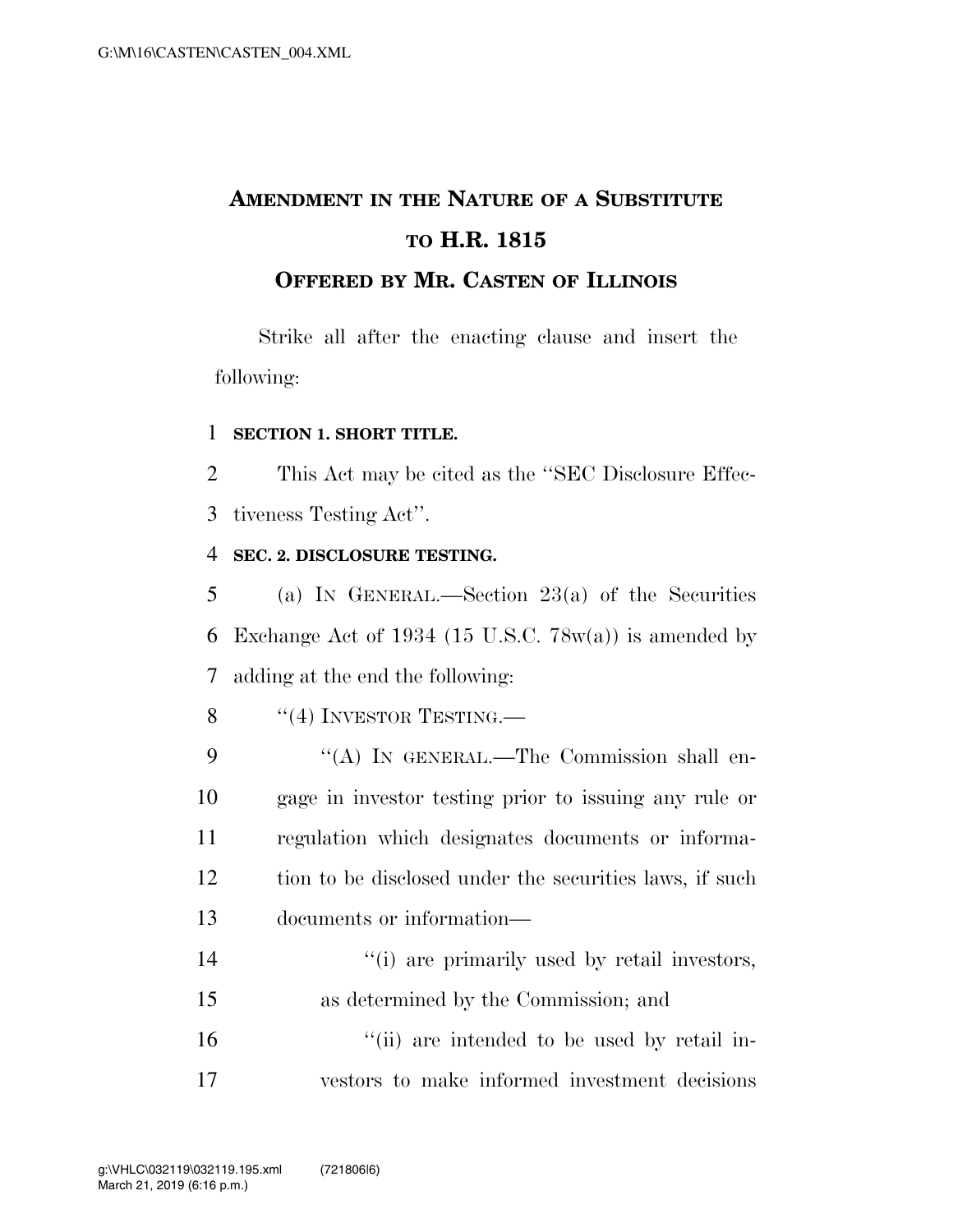| $\mathbf{1}$   | or to understand the investments held by the          |
|----------------|-------------------------------------------------------|
| $\overline{2}$ | retail investor.                                      |
| 3              | "(B) CONTENTS.—Investor testing conducted             |
| $\overline{4}$ | pursuant to subparagraph $(A)$ shall include the fol- |
| 5              | lowing:                                               |
| 6              | "(i) Qualitative testing in the form of one-          |
| $\overline{7}$ | on-one cognitive interviews of retail investors       |
| 8              | about documents or information, or samples of         |
| 9              | such documents or information, to be provided.        |
| 10             | "(ii) A nationwide survey of retail inves-            |
| 11             | tors, designed to complement the interviews           |
| 12             | under clause (i), on-                                 |
| 13             | $\lq\lq$ the usefulness of such documents             |
| 14             | or information, or samples of such docu-              |
| 15             | ments or information;                                 |
| 16             | $\lq\lq$ (II) the proposed format of such doc-        |
| 17             | uments or information, or samples of such             |
| 18             | documents or information; and                         |
| 19             | "(III) delivery preferences of such                   |
| 20             | documents or information, or samples of               |
| 21             | such documents or information.                        |
| 22             | "(iii) Analysis and publication in the Fed-           |
| 23             | eral Register of the results of the survey and        |
| 24             | interviews.                                           |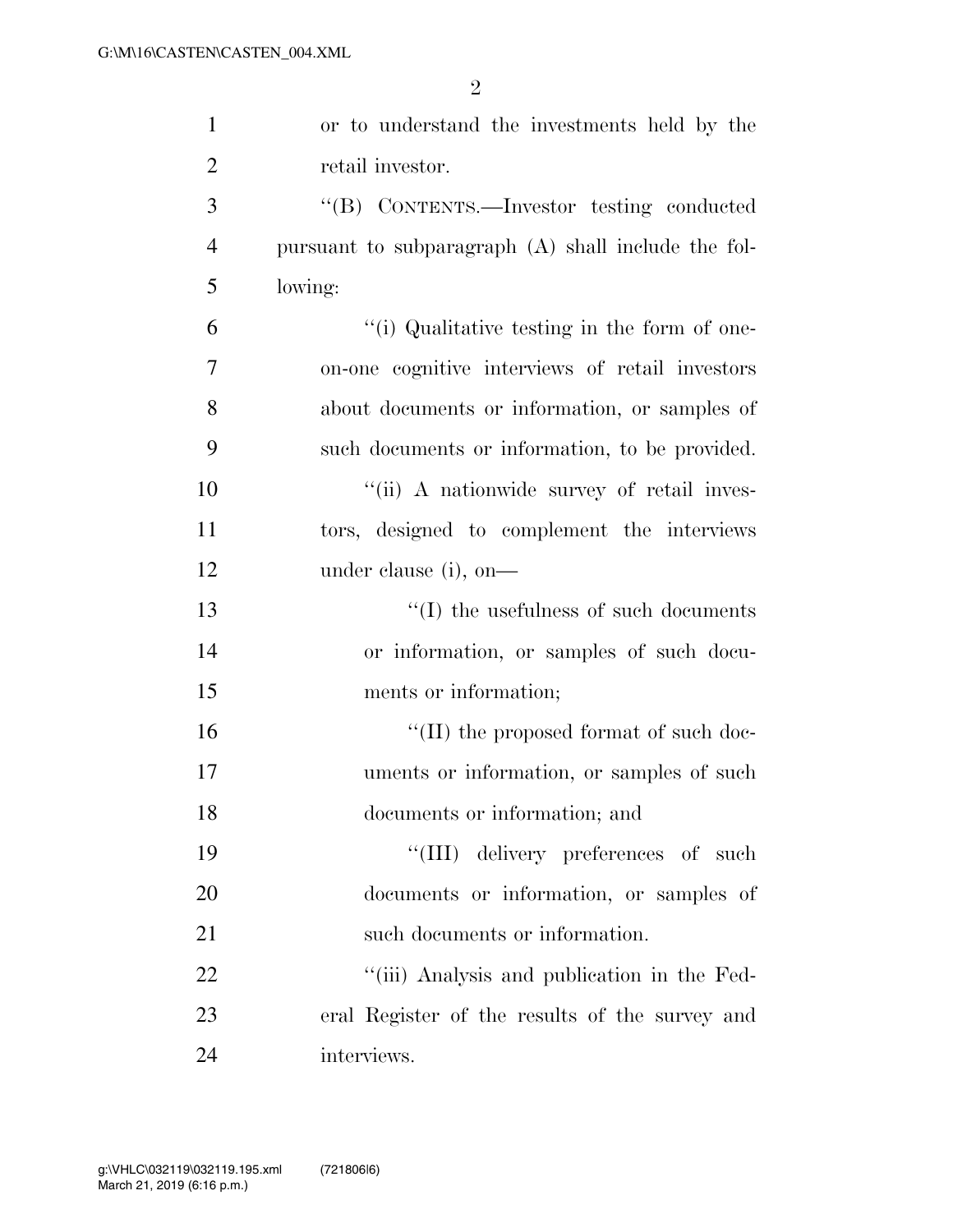1  $''(iv)$  An opportunity for the public to com- ment on such results published in the Federal Register.

4 "(C) SUBSTANTIVE CHANGES.—If the Commis- sion, in the period between engaging in investor test- ing and publishing a final rule, makes substantive changes to such rule that the Commission deter- mines would have a significant impact on retail in- vestors, the Commission shall again engage in inves-tor testing.

11 "(D) PUBLIC AVAILABILITY OF RETAIL TEST- ING RESULTS.—The Commission shall make the data and results of any investor testing performed pursuant to this paragraph available to the public.''. (b) PARTICIPATION OF INVESTOR ADVOCATE.—Sec- tion 4(g) of the Securities Exchange Act of 1934 (15 U.S.C. 78d(g)) is amended—

18  $(1)$  in paragraph  $(4)$ —

19  $(A)$  in subparagraph  $(D)(ii)$ , by striking 20 "and" at the end:

 (B) by redesignating subparagraph (E) as subparagraph (F); and

 (C) by inserting after subparagraph (D) the following:

25  $C(E)$  engage in investor testing—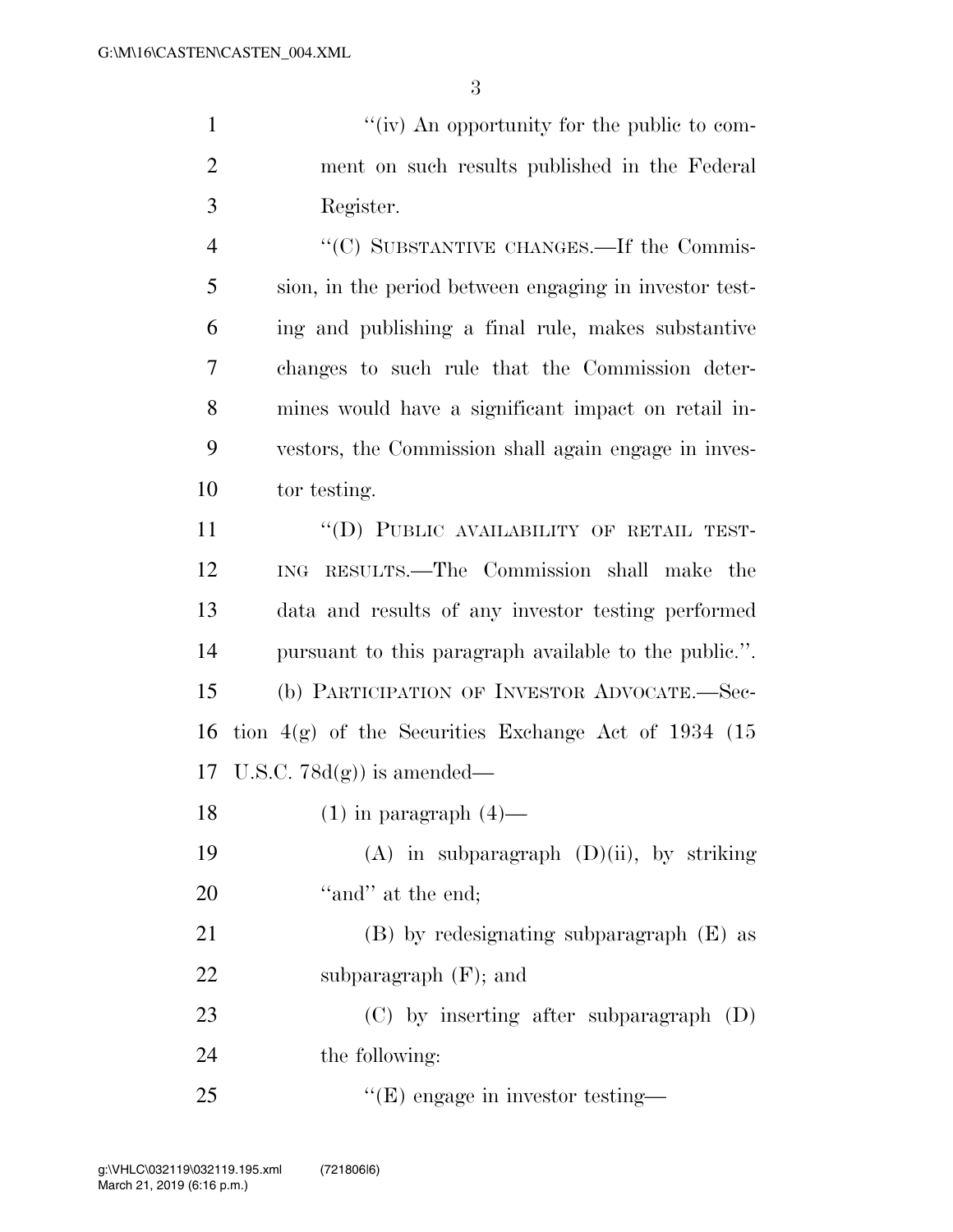| $\mathbf{1}$   | "(i) as necessary to carry out the                     |
|----------------|--------------------------------------------------------|
| $\overline{2}$ | functions of the Office; and                           |
| 3              | "(ii) under section $23(a)(4)$ , if the                |
| $\overline{4}$ | Commission determines it appropriate;                  |
| 5              | and"; and                                              |
| 6              | $(2)$ by adding at the end the following:              |
| 7              | "(9) PUBLICATION OF DATA AND RESULTS OF                |
| 8              | INVESTOR TESTING.—With respect to any investor         |
| 9              | testing carried out by the Investor Advocate pursu-    |
| 10             | ant to paragraph $(4)(E)$ , the Investor Advocate may  |
| 11             | make the data and results of such investor testing     |
| 12             | available to the public, and without further review or |
| 13             | editing by the Commission.".                           |
| 14             | (c) PRIOR RULES.—                                      |
| 15             | (1) IN GENERAL.—For any final rule or regula-          |
| 16             | tion issued by the Securities and Exchange Commis-     |
| 17             | sion (in this subsection referred to as the "Commis-   |
| 18             | sion") before the date of the enactment of this Act    |
| 19             | that would be subject to investor testing under sec-   |
| 20             | tion $23(a)(4)$ of the Securities Exchange Act of      |
| 21             | 1934, had such rule been issued on or after the date   |
| 22             | of enactment of this Act, the Commission shall per-    |
| 23             | form investor testing with respect to such rule or     |
| 24             | regulation that includes the contents described in     |
| 25             | such section $23(a)(4)$ .                              |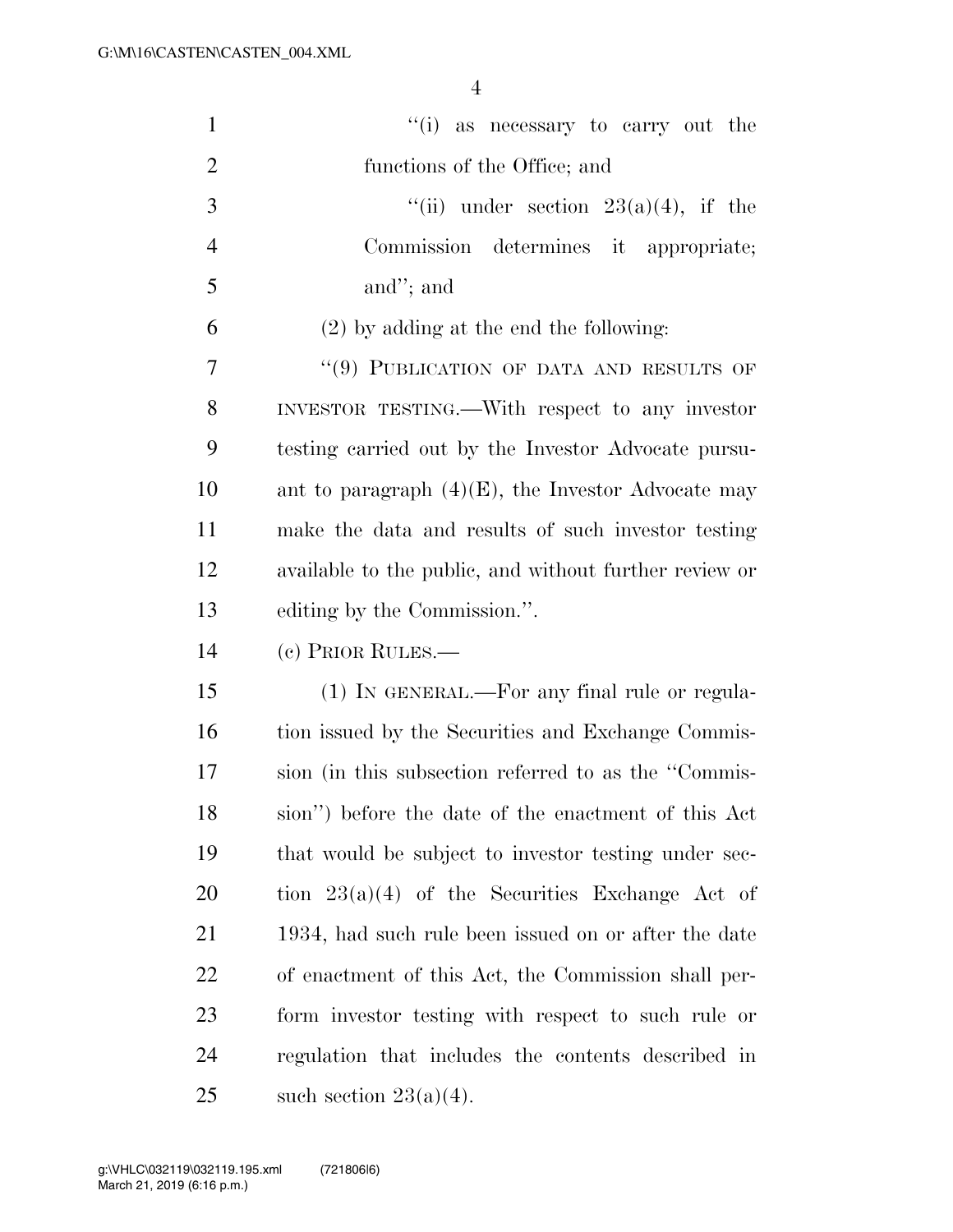| $\mathbf{1}$   | (2) SCHEDULE.—The Commission shall, not                |
|----------------|--------------------------------------------------------|
| $\overline{2}$ | later than 6 months after the date of the enactment    |
| 3              | of this Act, establish a schedule for completing any   |
| 4              | investor testing required under paragraph (1) that     |
| 5              | prioritizes testing of any final rules and regulations |
| 6              | that designate documents or information central to     |
| 7              | retail investor decision making.                       |
| 8              | (3) REPORT.—The Commission shall issue a re-           |
| 9              | port to Congress each year containing the following:   |
| 10             | (A) The status of any investor testing re-             |
| 11             | quired under paragraph (1).                            |
| 12             | (B) The results of any investor testing                |
| 13             | completed under paragraph (1).                         |
| 14             | (C) Any priorities the Commission has,                 |
| 15             | based on results of investor testing required by       |
| 16             | paragraph $(1)$ , for-                                 |
| 17             | (i) revising or eliminating any final                  |
| 18             | rule or regulation designating documents               |
| 19             | or information to be provided to retail in-            |
| 20             | vestors; and                                           |
| 21             | (ii) revising any other final rule or                  |
| $22\,$         | regulation to supplement revised or elimi-             |
| 23             | nated rules designating documents or in-               |